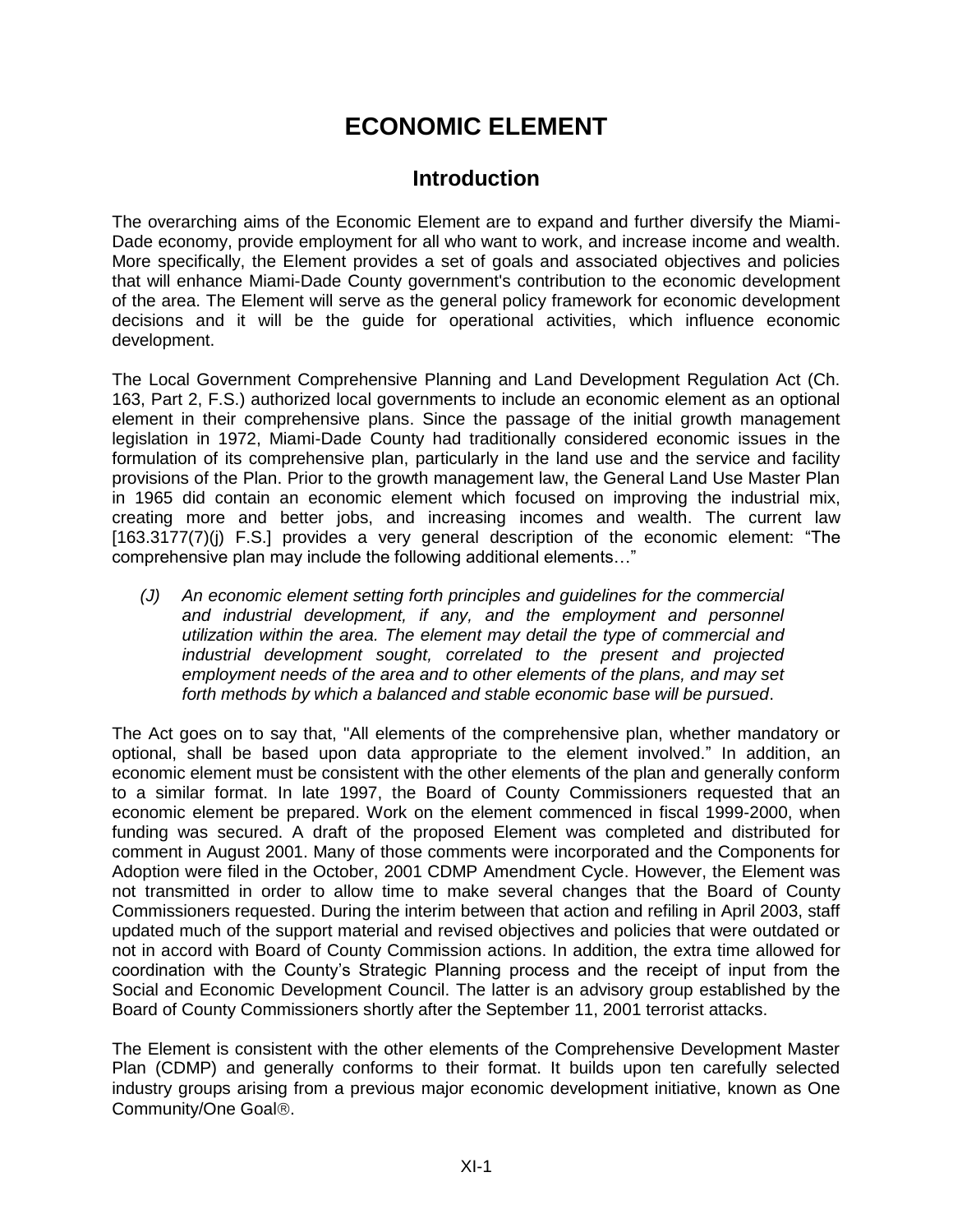In addition to these industry components, the Element supports previous local economic development planning efforts. These plans were reviewed to identify needs for County governmental action to support or assist in their implementation. Augmenting the plan reviews, suggestions and guidance was sought through meetings with ten municipalities and more than thirty economic development agencies and organizations.

As with all CDMP elements, there is also a major set of supporting material. These Support Components are not adopted but still are an integral part of the Economic Element. Volume I contains only the material known as Data, Analysis and Information, the remaining support items are found in Volume II. At the end of the Goals, Objectives and Policies, there is a section setting forth the Monitoring Program.

# **GOAL I**

# **CREATE A CULTURE WITHIN WHICH COUNTY DEPARTMENTS INCORPORATE SOCIO-ECONOMIC CONSIDERATIONS INTO THEIR BUSINESS PLANS.**

# **Objective ECO-1**

**Establish executive level procedures and complementary administrative structure to guide, review, evaluate and monitor Miami-Dade County planning activities impacting socio-economic development. These activities may encompass physical, economic, financial and/or budgetary, business and social service aspects of County government related to socio-economic development.**

#### **Policies**

- ECO-1A. Consolidate all socio-economic development planning and related functions into one unified, proactive organizational structure.
- ECO-1B. The Comprehensive Development Master Plan and Miami-Dade County's Strategic Plan shall be the principal planning instruments guiding overall socio-economic development.
- ECO-1C. An administrative mechanism will be created and charged with the coordination, evaluation, integration and monitoring of countywide and community social and economic development plans and activities, including commercial/industrial land use decisions and County infrastructure prioritization with municipalities.

#### **Objective ECO-2**

**Modify the Miami-Dade County organizational structure as necessary to achieve good communication and coordination with all relevant public and private economic development entities.**

#### **Policies**

ECO-2A. The County will develop a public information program to disseminate socioeconomic development initiatives.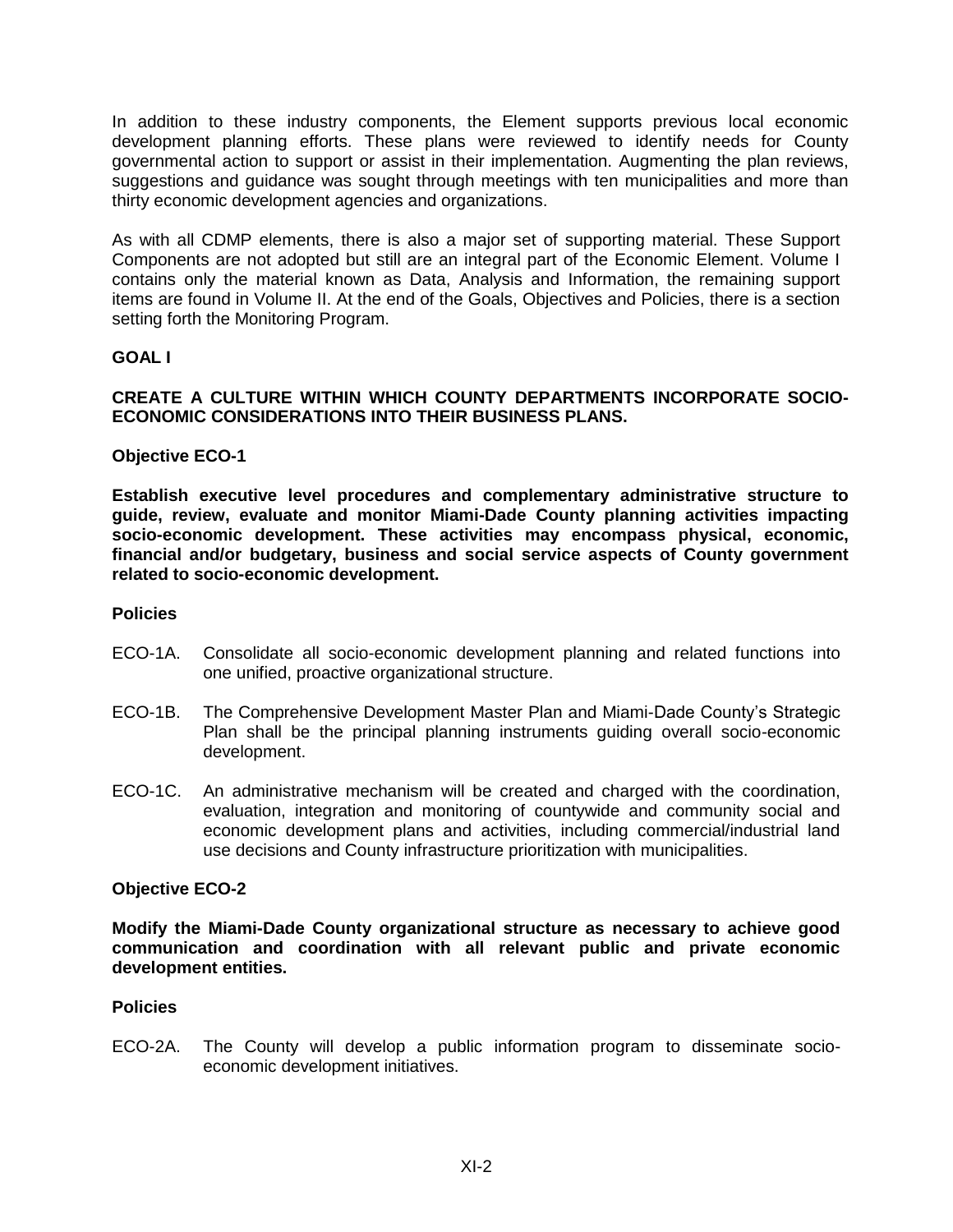ECO-2B. The County will utilize a website that provides socio-economic development data, information, and access to Miami-Dade departments and other local business assistance entities.

# **Objective ECO-3**

**County initiatives and programs to promote economic growth and diversification of the County's economic base should also acknowledge broadly accepted socio-economic development goals, such as the amelioration of poverty, the promotion of economic mobility and self-sufficiency, and access to affordable housing, in balance with other CDMP goals.**

#### **Policies**

- ECO-3A. Administrative procedures will be established for achieving coordination and integration of countywide and community socio-economic development efforts.<sup>1</sup>
- ECO-3B. The County's community development programs shall be based on plans adopted by the Board of County Commissioners, such as the County's Strategic Plan, the Urban Economic Revitalization Plan for the Targeted Urban Areas, and the Consolidated Plan.

#### **GOAL II**

**PROVIDE PUBLIC INFRASTRUCTURE WHICH CONTRIBUTES TO ALL AREAS OF MIAMI-DADE COUNTY WITHIN THE UDB IN ATTAINING THEIR SOCIO-ECONOMIC DEVELOPMENT POTENTIAL COMPATIBLE WITH OTHER CDMP GOALS.**

**Objective ECO-4**

**Develop a consolidated infrastructure plan, including streets and highways, water and sewer capacity, drainage and fire facilities, and other components especially advanced technology, such as fiber optics, appropriate to enhance socio-economic development <sup>2</sup>**

#### **Policies**

 $\overline{a}$ 

- ECO-4A. The County will consider directing an appropriate executive office to review and evaluate infrastructure improvement and expansion plans, putting major emphasis on socio-economic development.
- ECO-4B. Place high priority on acquiring adequate funding to carry out all projects of the current adopted Long Range Transportation Plan.

<sup>&</sup>lt;sup>1</sup> Countywide efforts are defined as those which are aimed at achieving some end, e.g. employment growth, throughout the County. This is in contrast to those efforts to achieve some purpose in a subarea or community within the County.

<sup>&</sup>lt;sup>2</sup> Where reference is made to a specific time period, the start date will be the beginning of FY 2004/05, October 1, 2004.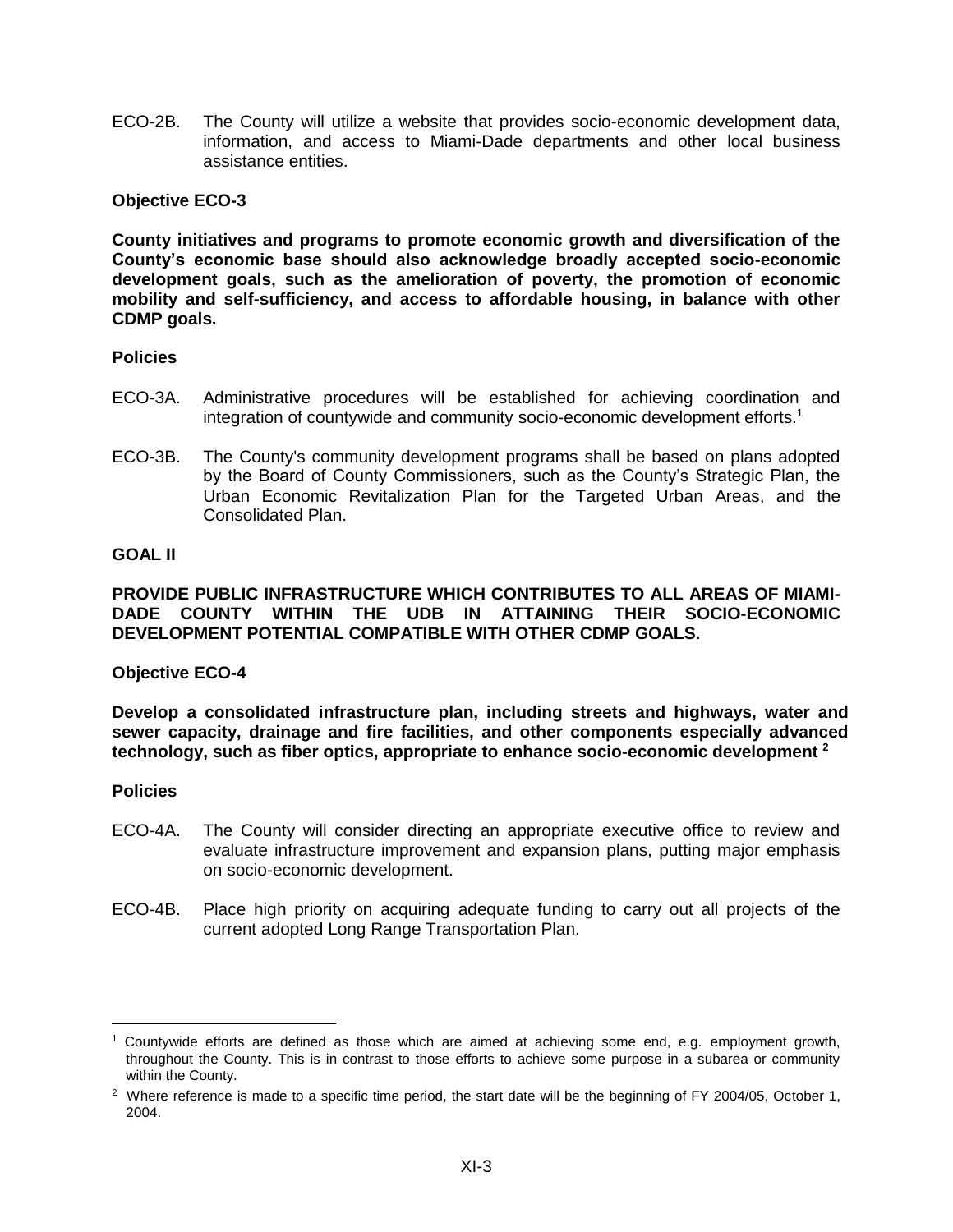- ECO-4C. Miami-Dade County will program infrastructure improvements in municipalities taking into account their socio-economic development priorities and overall County priorities.
- ECO-4D. Infrastructure prioritization should consider needs of existing and target industries in industrial areas that do or can support these industries, especially along trade corridors and around trade hubs.

# **Objective ECO-5**

# **The County will establish strong regional linkages with Southeast Florida governments to plan for and coordinate infrastructure elements impacting economic development.**

#### **Policies**

- ECO-5A. The County will support regional infrastructure initiatives with emphasis on economic development and will participate in the Regional Transportation Authority.
- ECO-5B. The Department of Regulatory and Economic Resources and other County departments, as appropriate, will work with the South Florida Regional Planning Council in planning for regional cooperative efforts important for economic development.

# **Objective ECO-6**

# **Seek to increase middle-income housing by at least 200 units annually through Countyadministered programs, while also seeking to meet lower income critical needs.<sup>3</sup>**

#### **Policies**

ECO-6A. Establish a program which involves private sector developments in the provision of low and moderate-income housing that will be implemented.

# **GOAL III**

 $\overline{a}$ 

## **INCREASE EMPLOYMENT AND INVESTMENT THROUGH PROGRAMMATIC ASSISTANCE TO BUSINESS AND LABOR FORCE DEVELOPMENT PROGRAMS, BOTH COUNTYWIDE AND FOR SUBAREAS.**

#### **Objective ECO-7**

**The County should develop a set of guidelines for close coordination between Miami-Dade socio-economic development functions and the primary local organizations having business attraction, expansion and retention program responsibilities, as well as with other non-local institutions, organizations and individuals interested in the economic development of the area.**

<sup>&</sup>lt;sup>3</sup> Affordable to households with incomes between 80 and 120 percent of County MFI.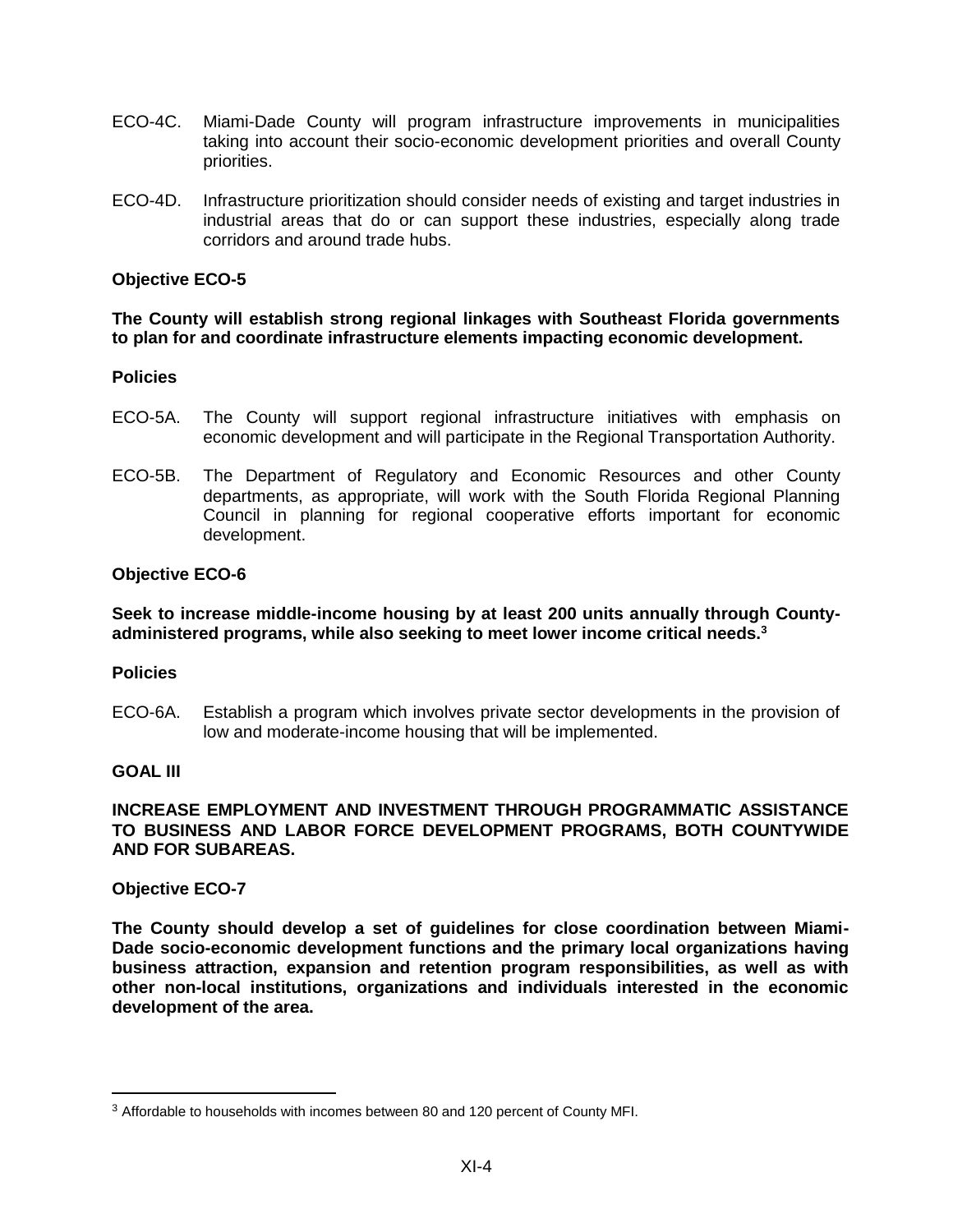# **Policies**

- ECO-7A. Miami-Dade County's strategy for meeting countywide employment needs for the next several years should be to emphasize its strengths in international commerce, health services, the visitor industry, and aviation-related activities, and endeavor to expand in the areas of biomedical, film and entertainment, financial services, information technology and telecommunications, while simultaneously promoting the creation and development of small and medium-sized, labor intensive enterprises geared to the socio-economic needs and opportunities of specific neighborhoods and locations meant to serve a diversity of markets.
- ECO-7B. Encourage local business development organizations to continue to maintain and increase, when warranted, performance-based incentives to local prioritized industries and to businesses that are expanding within the State of Florida.
- ECO-7C. The County shall increase appropriate support to local, national and international marketing, which promotes Miami-Dade County and community assets, especially focused on the prioritized industries.
- ECO-7D. The County, in cooperation with the Beacon Council, will continue to implement the Targeted Jobs Incentive Fund program.
- ECO-7E. The County should explore ways to support the non-profit sector and the local cultural community in order to enhance their contribution to the base economy.
- ECO-7F. The County in cooperation with the Beacon Council, chambers of commerce and similar institutions, organizations and individuals will formulate a comprehensive incentive plan for application to business retention.
- ECO-7G. Any redevelopment option chosen for the conveyed land at the Homestead Air Reserve Base should not inhibit continued operations of military and Homeland Security units stationed at Homestead Air Reserve Base.

#### **Objective ECO-8**

**Establish a Small Business Assistance and Entrepreneurial Program focused on management, financial planning and technology application utilizing county, state, and national agencies and capabilities.**

#### **Policies**

- ECO-8A. County direct business assistance and training should be targeted to small businesses, especially those located in the Enterprise Zone and Neighborhood Revitalization Strategy Areas or in the Targeted Urban Areas.
- ECO-8B. The County will consolidate existing business assistance programs including business training and activities into one office which primarily promotes small business.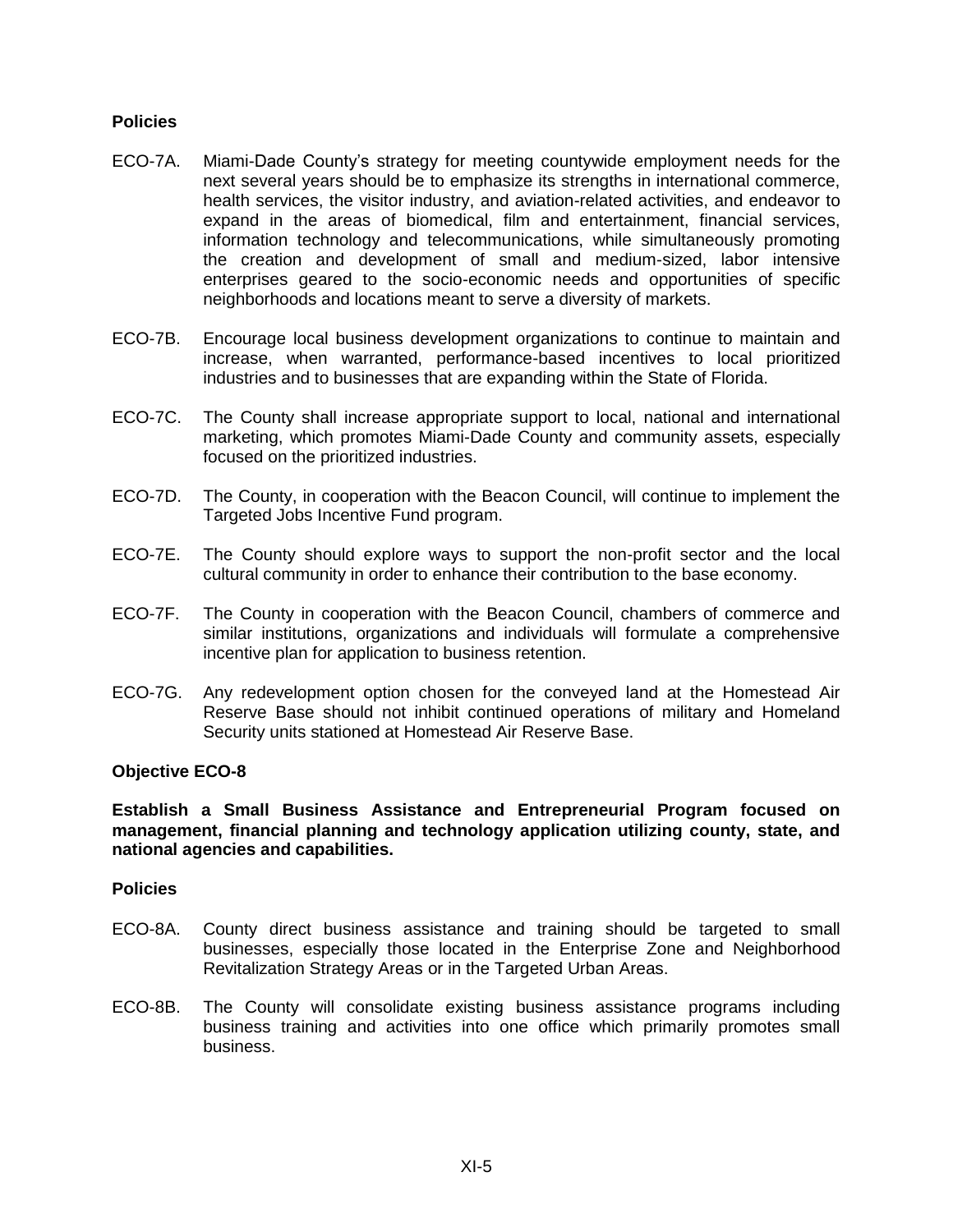ECO-8C. The County shall identify a range of public and private capital access opportunities to provide credit to existing and prospective local entrepreneurs, and will offer information and guidance on how to utilize them.

# **Objective ECO-9**

# **Miami-Dade County, as a major employer, should promote and publicize the services of the primary workforce development agencies, and local colleges and universities.**

## **Policies**

- ECO-9A. The County should establish partnerships with the major workforce development agencies to assess, create, and implement targeted training programs based on employer needs.
- ECO-9B. In its contracting with private businesses and other employers, Miami-Dade County will consider including a first choice hiring agreement requesting that the Training and Employment Council of South Florida have the first opportunity for work force requisition and training needs.

#### **Objective ECO-10**

**The County will formulate an economic development industrial strategy and corresponding flexible plan with associated policies, which is subject to appropriate monitoring and revision.**

#### **Policies**

ECO-10A. Utilizing the quantitative tools as at its disposal, relevant and credible literature, expert opinions of individuals and organizations, including existing plans, the County will develop a strategy and plan to expand and diversify the local economy through the pursuit of a newly identified list of priority industries.

## **GOAL IV**

## **INSTITUTE A BUSINESS SUPPORT FUNCTION TO FACILITATE RELATIONS BETWEEN THE LOCAL BUSINESS COMMUNITY AND WITH MIAMI-DADE COUNTY WITH RESPECT TO BUSINESS DEVELOPMENT, PERMITTING, REGULATION, AND BUSINESS PROBLEM RESOLUTION ACTIVITIES.**

#### **Objective ECO-11**

#### **Establish a business assistance function within the County administration.**

#### **Policies**

ECO-11A. The business assistance entity will aid existing businesses with retention and expansion issues, and provide similar assistance to start-up or relocating businesses.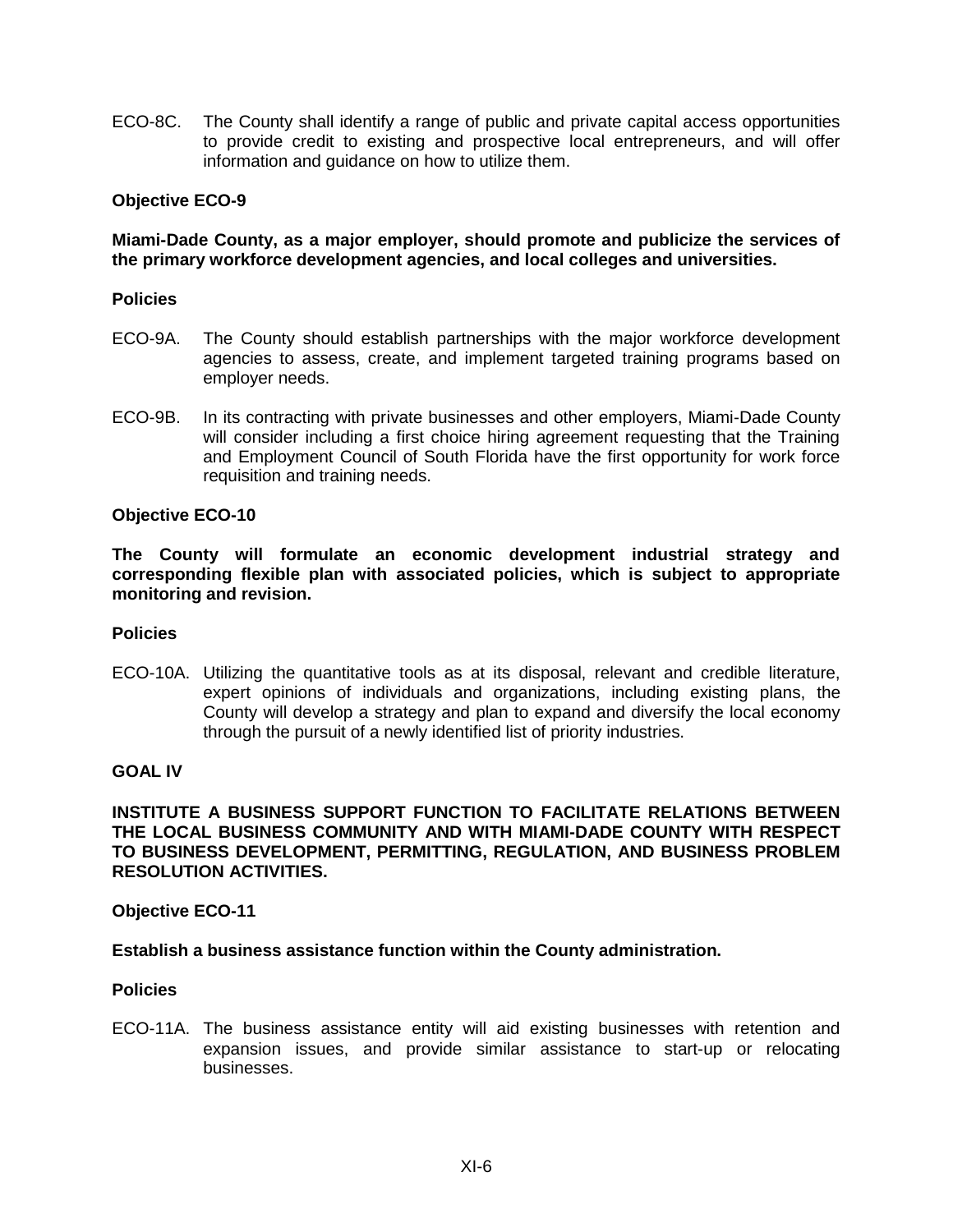ECO-11B. The business assistance entity will provide chambers of commerce and other business and economic development organizations with information for publication, including: contact information, a listing of business incentives, available financing, networking opportunities, special events, training programs, and profiles of business leaders and recent expansions.

# **Objective ECO-12**

**All business licensing, permitting and other business regulations pertaining to Miami-Dade County should be fairly enforced according to a set of guidelines and policies that simplify the process.**

#### **Policies**

- ECO-12A. The County will continue to evaluate and streamline current County processes for permitting, licensing, and other start-up or expansion regulatory requirements.
- ECO-12B. County departments shall continue to identify areas of inefficiency or activities and timelines that drive up costs for businesses in their interactions with the County.

#### **GOAL V**

**MAINTAIN AND EXPAND MIAMI-DADE COUNTY AIRPORTS AND SEAPORTS TO SEEK EXCELLENCE IN COMPETITIVENESS IN CAPACITY UTILIZATION, SECURITY, CUSTOMER SERVICE AND ENVIRONMENTAL SENSITIVITY AMONG CARGO AND PASSENGER FACILITIES WORLDWIDE.**

#### **Objective ECO-13**

**Develop and operate Miami-Dade County's aviation facilities in a manner that enhances competitiveness while maintaining their position as one of the leading economic generators in South Florida, with continuous improvement in safety, security, customer service and environmental responsibility.**

#### **Policies**

- ECO-13A. Develop a business plan that is competitive with other domestic airports with a similar passenger base.
- ECO-13B. Pursue vigorously all milestones of the Capital Improvement Program (CIP) to continue to positively impact the South Florida economy.
- ECO-13C. Strive to meet or exceed all federal, Department of Homeland Security and Federal Aviation Administration, safety and security guidelines.
- ECO-13D. Continue to enhance the customer service program to meet user expectations by achieving the highest possible level of service that can be provided.
- ECO-13E. Continue with the implementation of the mitigation procedures for the system of airports to be sensitive to communities and the environment.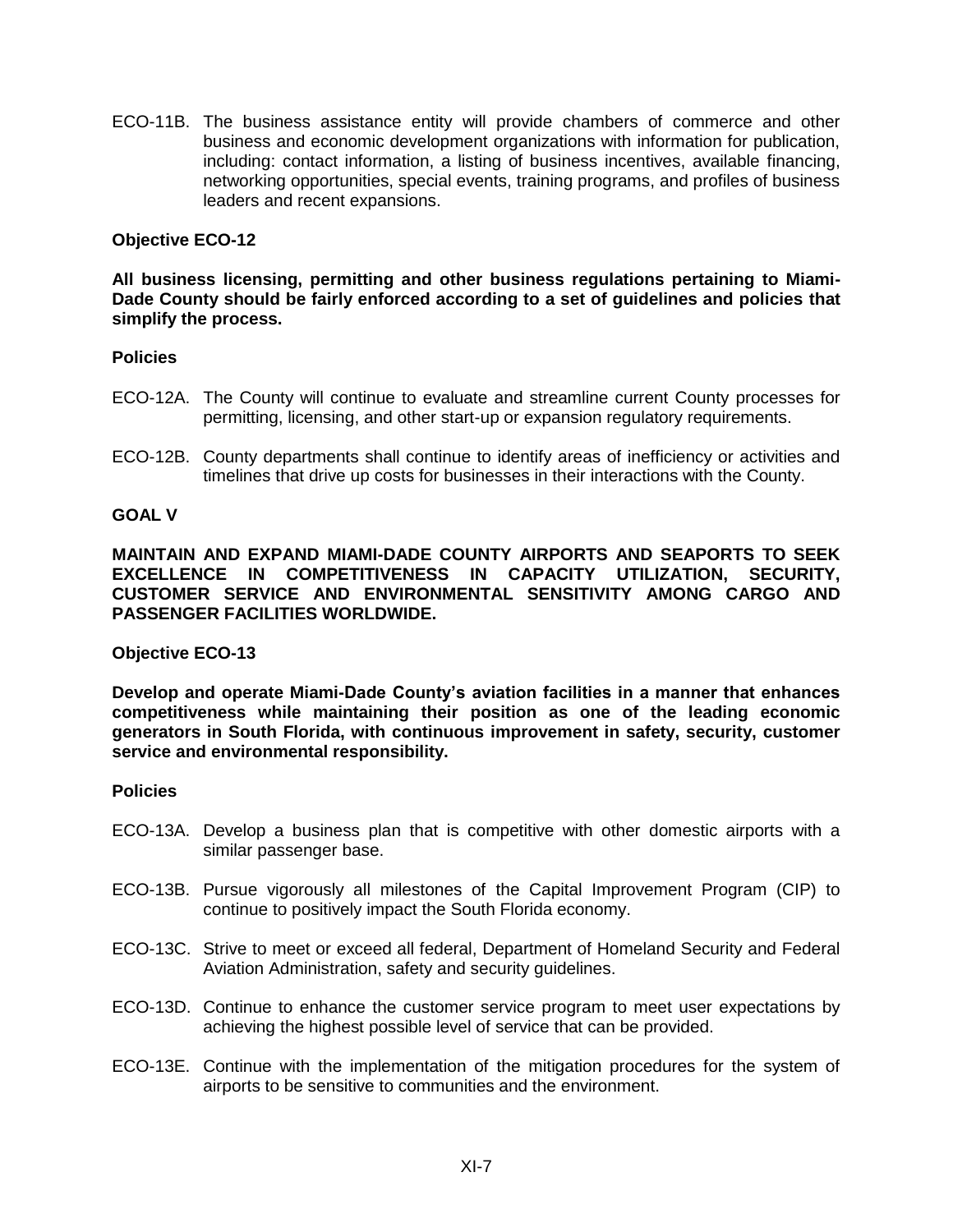# **Objective ECO-14**

# **Seek to maintain and expand the PortMiami status as the world's leading cruise homeport and Florida's largest container port.**

#### **Policies**

- ECO-14A. Conduct an analysis to determine how Miami's costs compare competitively and determine if there are some regulations or requirements that add to costs and could be subject to change.
- ECO-14B. Identify options and develop plans for expansion of PortMiami with emphasis on intermodal transportation improvements on and off the Port, both land and marine based.
- ECO-14C. Ensure efficient transportation connections for both passengers and cargo to and from the Miami International Airport and PortMiami and their primary market areas.

# **Monitoring Program**

In order to enable the preparation of the periodic Evaluation and Appraisal Report (EAR) as required by Section 163.3191, F.S., local comprehensive plans must contain adopted procedures for monitoring and evaluating the Plan and its implementation. Hence, a Monitoring Program is included. There are no Level of Service standards for this element.

This section outlines the substantive features of Miami-Dade County's monitoring program pertinent to the objectives, policies, and parameters referenced in this Element. It should be understood that the proposed program may be refined over time, as more experience is gained. Undoubtedly, by the time that the next EAR, which would include this Element, is prepared the measures and procedures outlined herein will have been modified somewhat to reflect practical considerations.

The administrative requirements for monitoring and preparation of the EAR are not repeated here. They are outlined only in the Land Use Element to avoid redundancy. The reader is referred to that Element for a summary of those procedural requirements.

#### **Evaluation Assessment Review**

For the purpose of evaluating and assessing the implementation of the Economic Element, each objective will be reviewed as follows to monitor the degree to which it has been reached.

#### **Goal I. Objective ECO-1**

Ascertain whether the socio-economic development coordinating functions are established.

#### **Goal I. Objective ECO-2**

Determine if appropriate organizational change has been implemented.

#### **Goal I. Objective ECO-3**

Prepare an assessment of County economic development programs to determine progress in achieving this objective.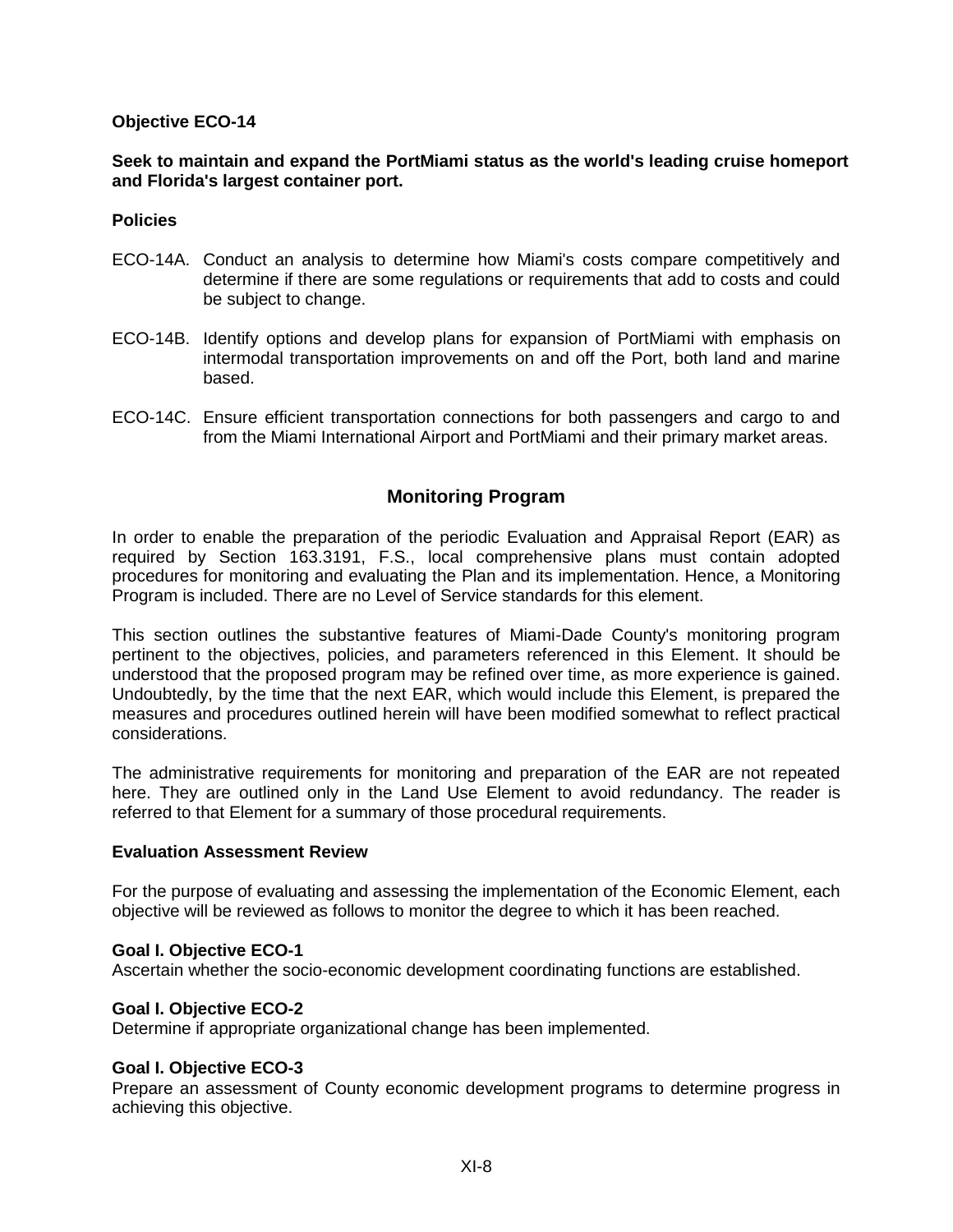# **Goal II. Objective ECO-4**

Ascertain the status of the recommended plan.

#### **Goal II. Objective ECO-5**

Assess the progress toward establishing significant regional agreements and cooperation after three years.

#### **Goal II. Objective ECO-6**

Calculate the degree of increase in the share of middle-income housing provided by County housing programs.

# **Goal III. Objective ECO-7**

Ascertain if the guidelines were developed.

#### **Goal III. Objective ECO-8**

Determine if the proposed program is established.

# **Goal III. Objective ECO-9**

Determine if the steps taken establish the recommended County role.

#### **Goal III. Objective ECO-10**

Determine if the industrial strategy and plan are in place.

#### **Goal IV. Objective ECO-11**

Determine if the new function is established.

#### **Goal IV. Objective ECO-12**

Ascertain if the called-for guidelines were prepared and if relevant policy changes were made.

#### **Goal V. Objective ECO-13**

Evaluate changes in the operations-capacity ratios of the major aviation facilities in Miami-Dade County for the years 2015 and 2020.

#### **Goal V. Objective ECO-14**

Determine if the PortMiami still retains the premier rankings as a cruise port and container port.